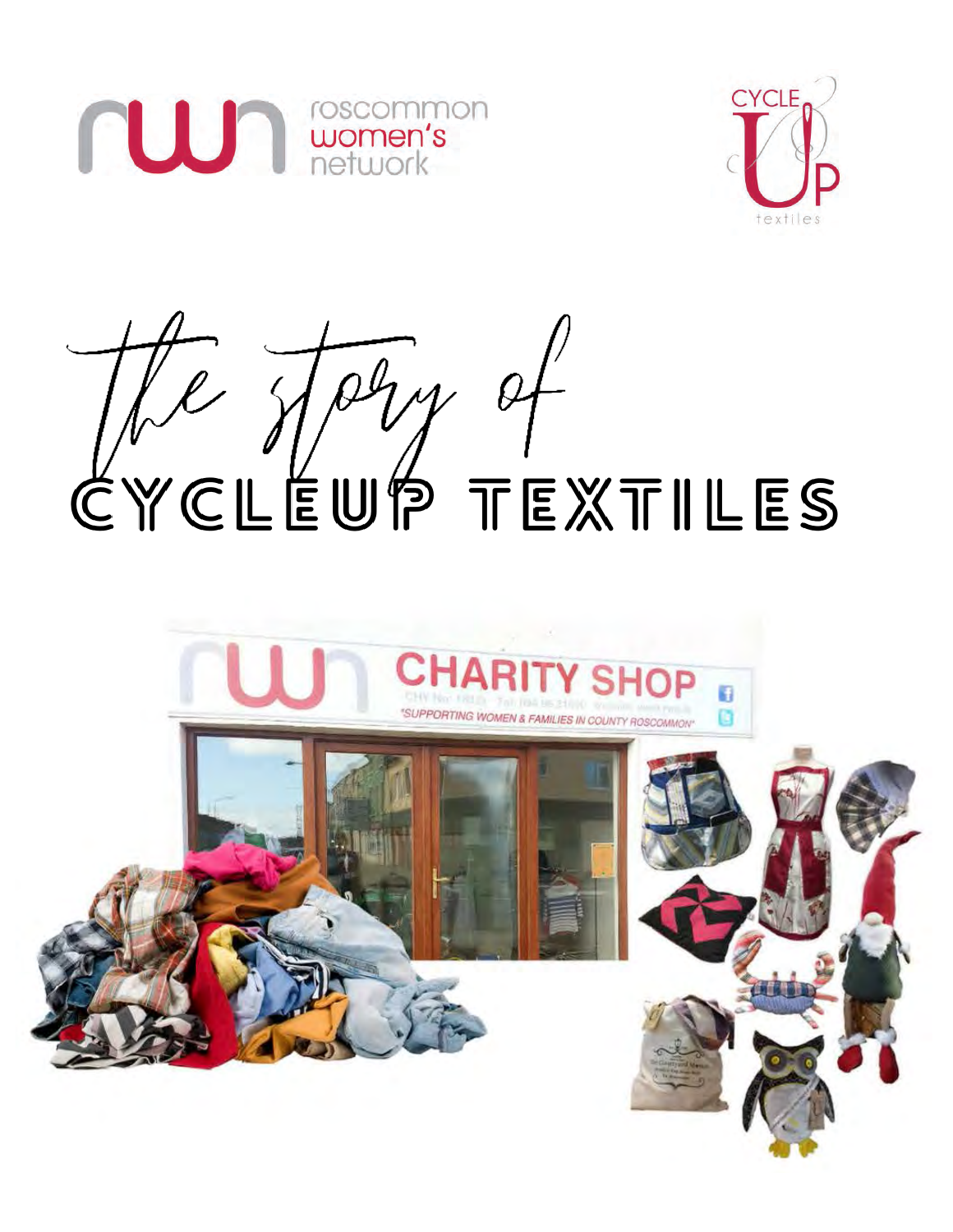# In the Beginning

**Roscommon Women's Network (RWN) is a multi-faceted initiative to support women and their families throughout Roscommon County. The organisation has been in operation for nearly 25 years and is an important member of Ireland's National Collective of Community Based Women's Networks.** 

**Founded in 1997, RWN began to give women a place to be together. Had a bad day? Friends at RWN were there to provide a warm welcome and a listening ear. As described by Nora Fahy, RWN Project Manager, the organisation became 'a place to make a fresh start for many women'.**

Today, roughly 800 women per year use RWN dropin facilities and associated services and RWN reaches out around the county to approximately another 200 women per year.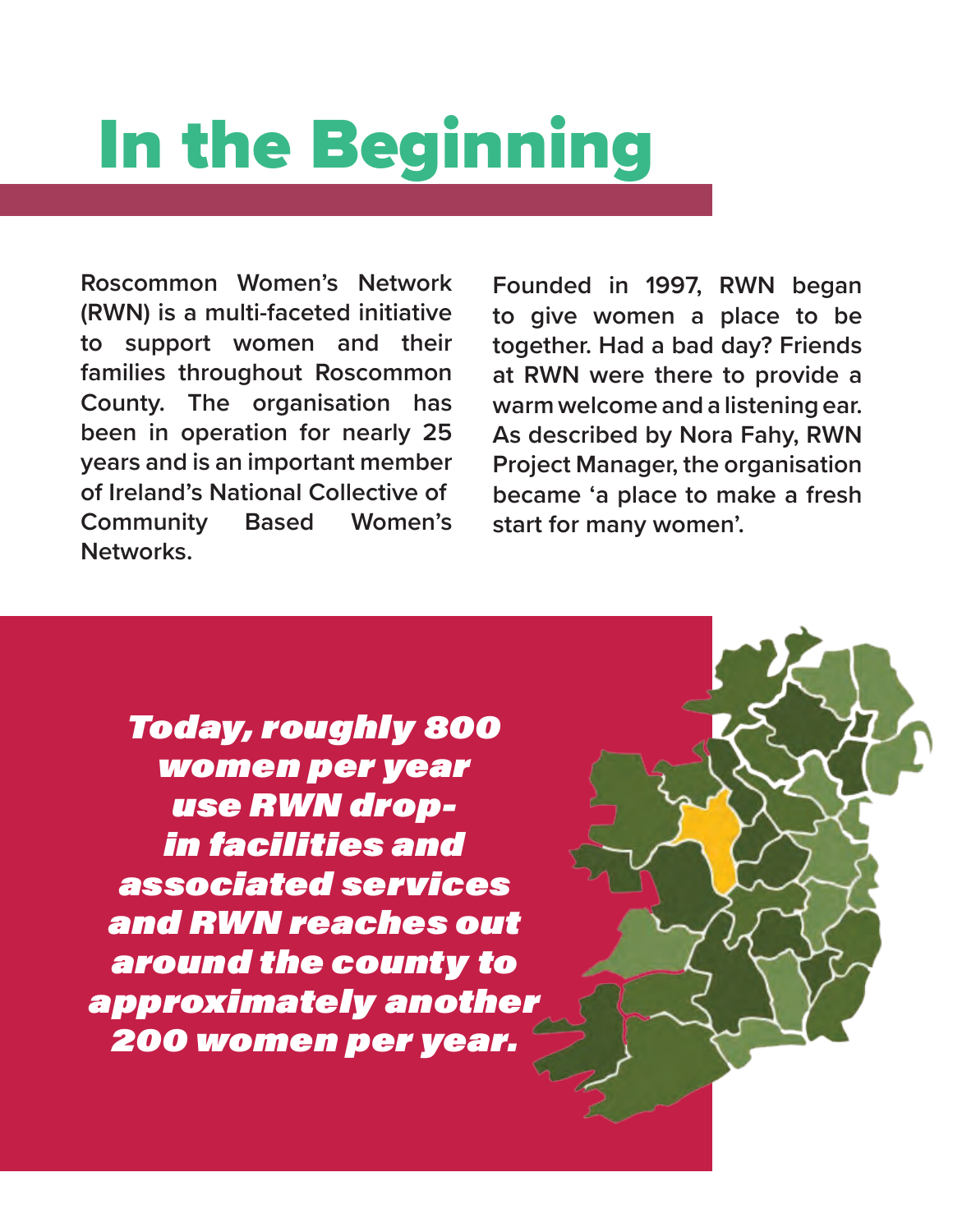

**Cultivating its emergent role in communities around Roscommon, RWN sought self sufficiency. With this in mind, RWN opened a local charity shop relying almost exclusively on volunteers.** L**ocal shoppers could drop by anytime and purchase well-loved donated garments, giving the items new life. Profits from the shop were enough to keep RWN's doors open, changing many lives along the way. But something else was happening. Despite the great success of the charity shop, too many garments still went unused. The women of RWN knew something had to be done. And, thus began the CycleUp program. With support from** Patagonia, **Galway and Roscommon**

**Education Training Board (GRETB) and Roscommon County Council through Local Agenda 21 Partnership Fund and Creative Ireland, RWN piloted a program in which women volunteers deconstructed existing garments back into fabric, used patterns to cut and sew new items like gifts and souvenirs and then sold those items on. Upcycling took off and RWN had a novel, new product line.**



European Clothing Action Plan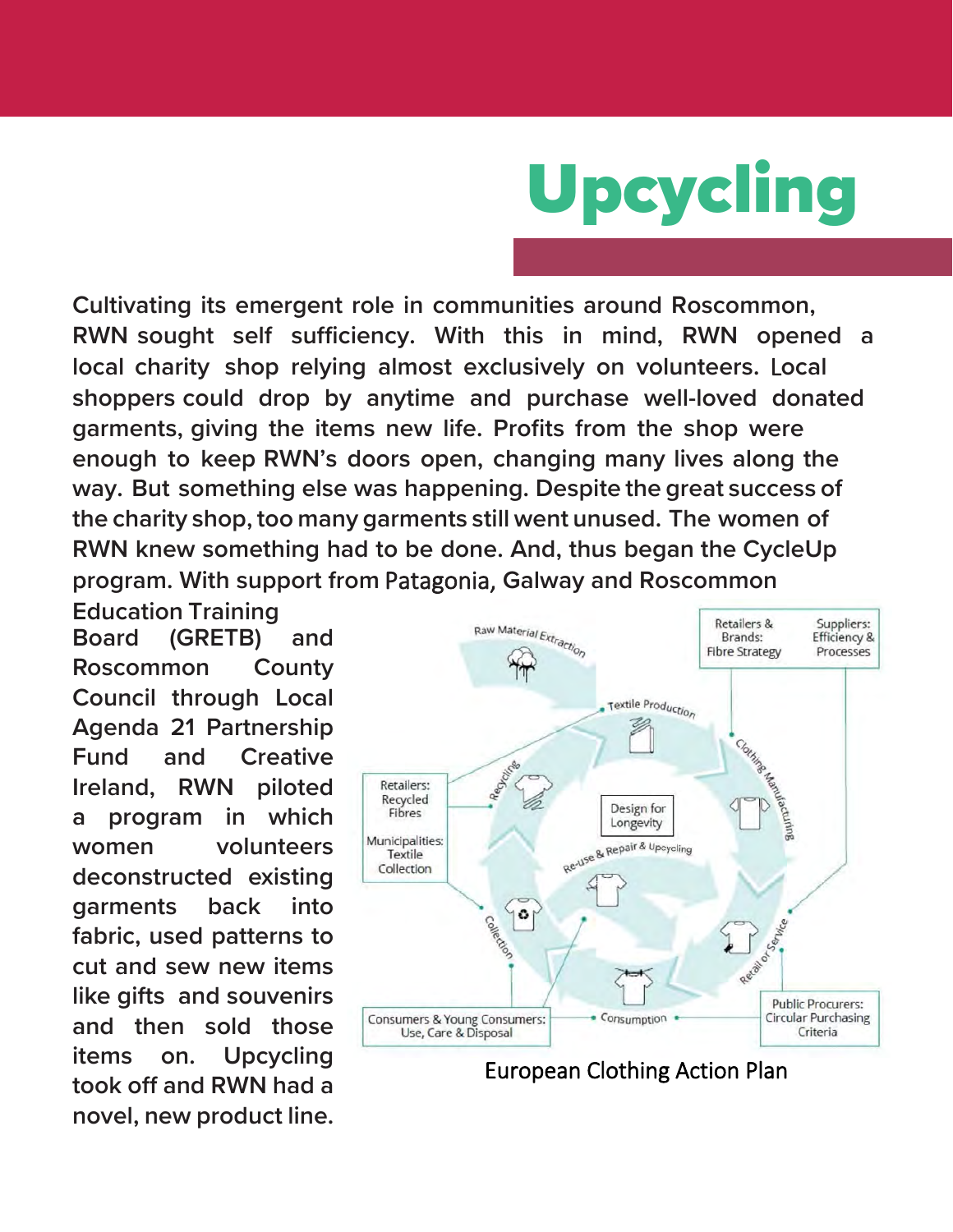#### Roscommon Women Care About the Environment

**Around the same time, RWN was developing its Strategic Plan 2019- 2024. RWN is committed to serving the women of Roscommon and, as such, undertook qualitative research with its participants and other women in the area to better understand women's needs and concerns. Top** priority? **The environment. The changing climate has influenced** the **way of life for many throughout the county, for example the cutting of local peat bogs is now limited by the government. And, women in Roscommon wanted to know more - to better understand environmental issues and how to take action to protect the environment.** 

**CycleUp provides just that opportunity. Women who participate in CycleUp can undertake e nvironmental education and take tangible steps to protect natural resources.** 

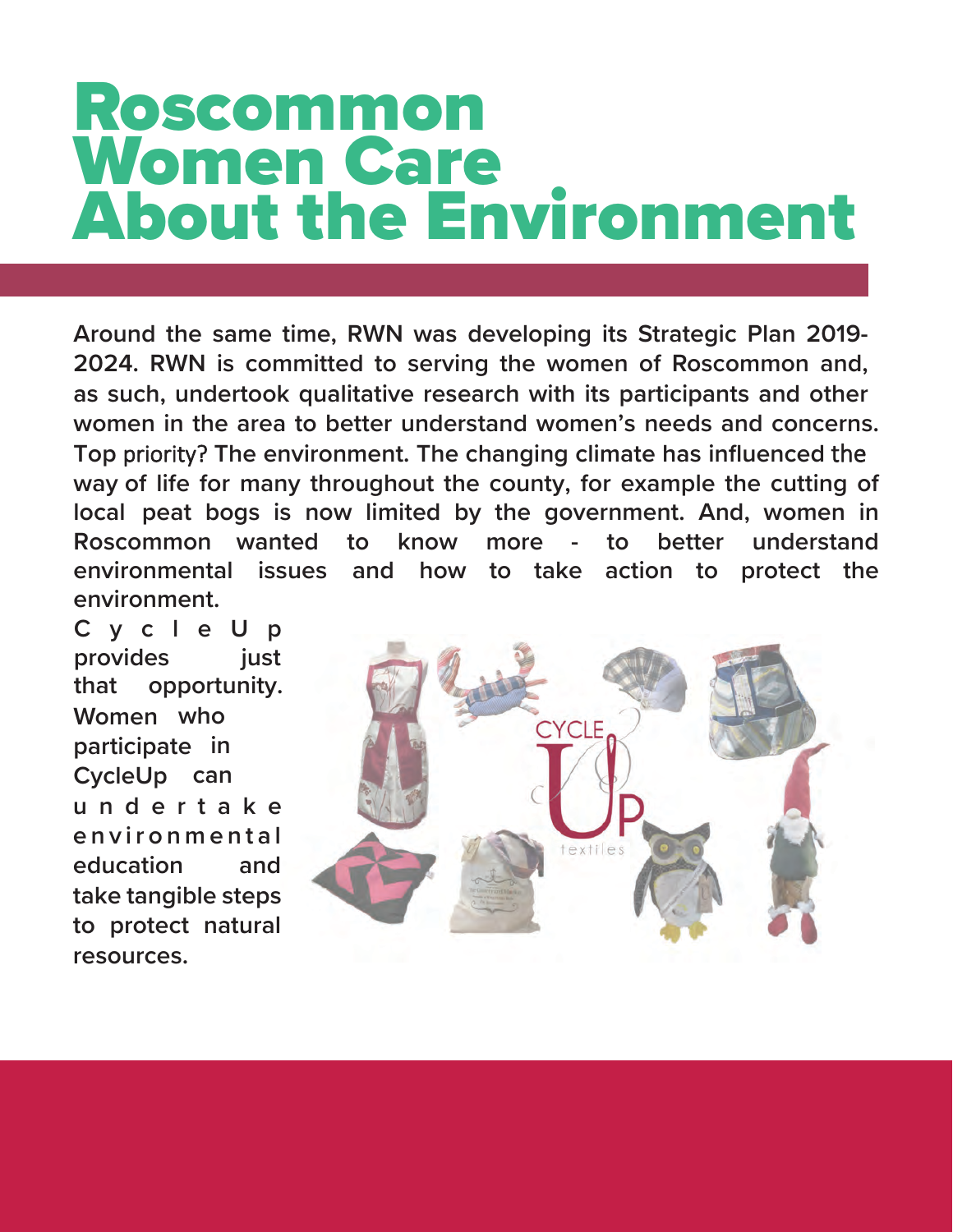

### **Economic** Participation

**Not only does CycleUp help women to participate in environmental protection, it also provides skills training** which **women can use to gain flexible paid employment in a rural county. From one another and from master trainers, CycleUp women learn sewing and mending skills that they can take with them throughout their** lives.

**CycleUp trained upcycling tutors**, **design and deliver practical, informative and fun Upcycling Textiles Workshops for Community groups, Workplaces and Schools where participants learn to make a simple but useful item from unwanted textiles in an informal social setting while learning about what can be done to reduce the impact of textile waste on the environment. Call 094 9621690 or email** cycleup@rwn.ie **to find out how to book a workshop at your location or at our** CycleUp Centre in Athleague, Co. Roscommon**.**

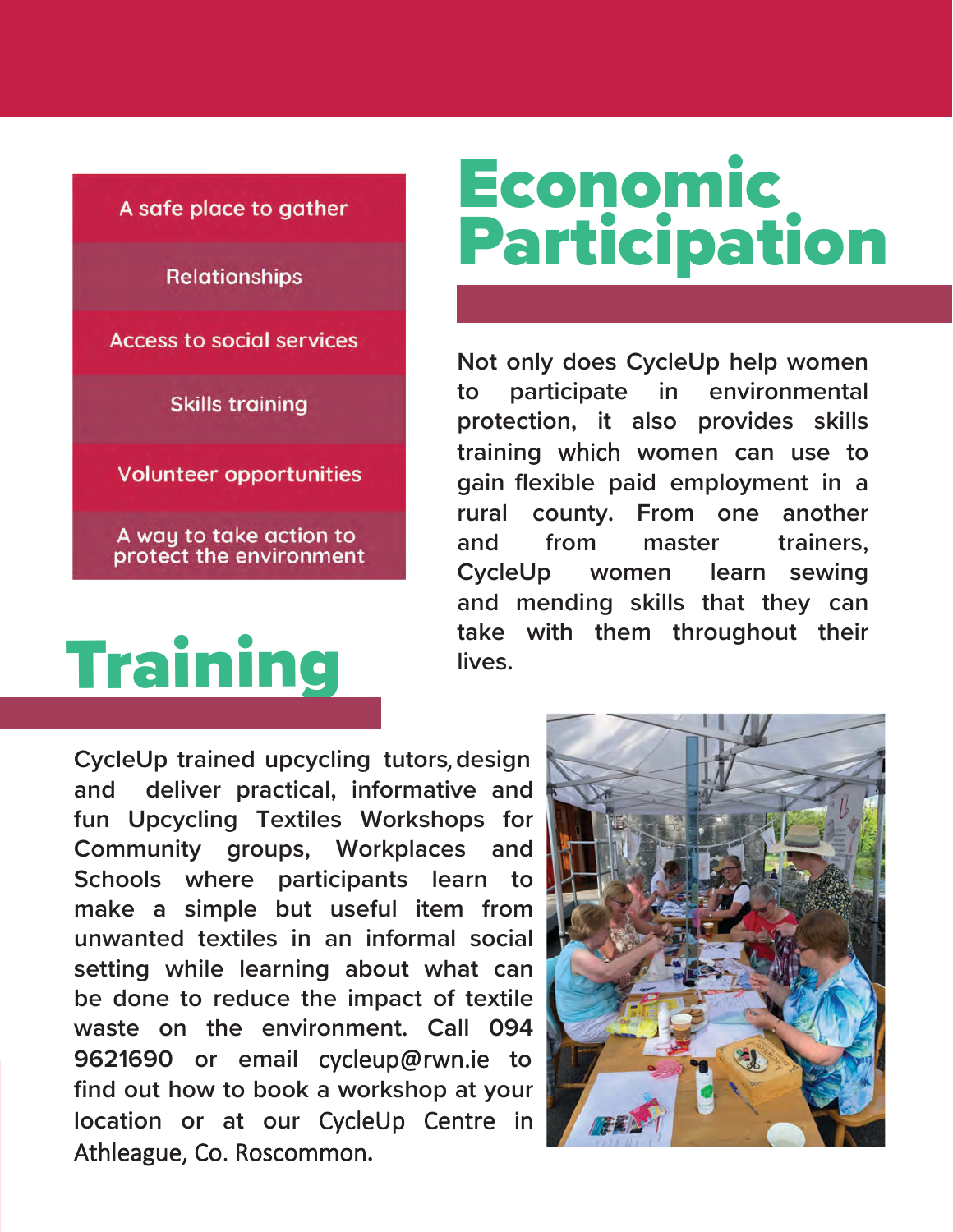## Connected

**An online CycleUp Store has been established on the RWN website and a marketing campaign to promote our recent giftware, fashion and homeware products through social media is ongoing. Check out our CycleUp Store, our CycleUp Instagram and CycleUp Facebook Page to see our range of products. We also take commissions from organisations to produce environmentally friendly items such as souvenirs, aprons and bags. Previous** c**lients include** Kepak, **AONTAS, The International Marine Conservation Conference, Roscommon County Council, The Courtyard Market in Boyle, Willow Outdoor Playschool and Kilmovee Heritage Centre. Call 094 9621690 or email**  cycleup@rwn.ie **to discuss your idea for a commission.**

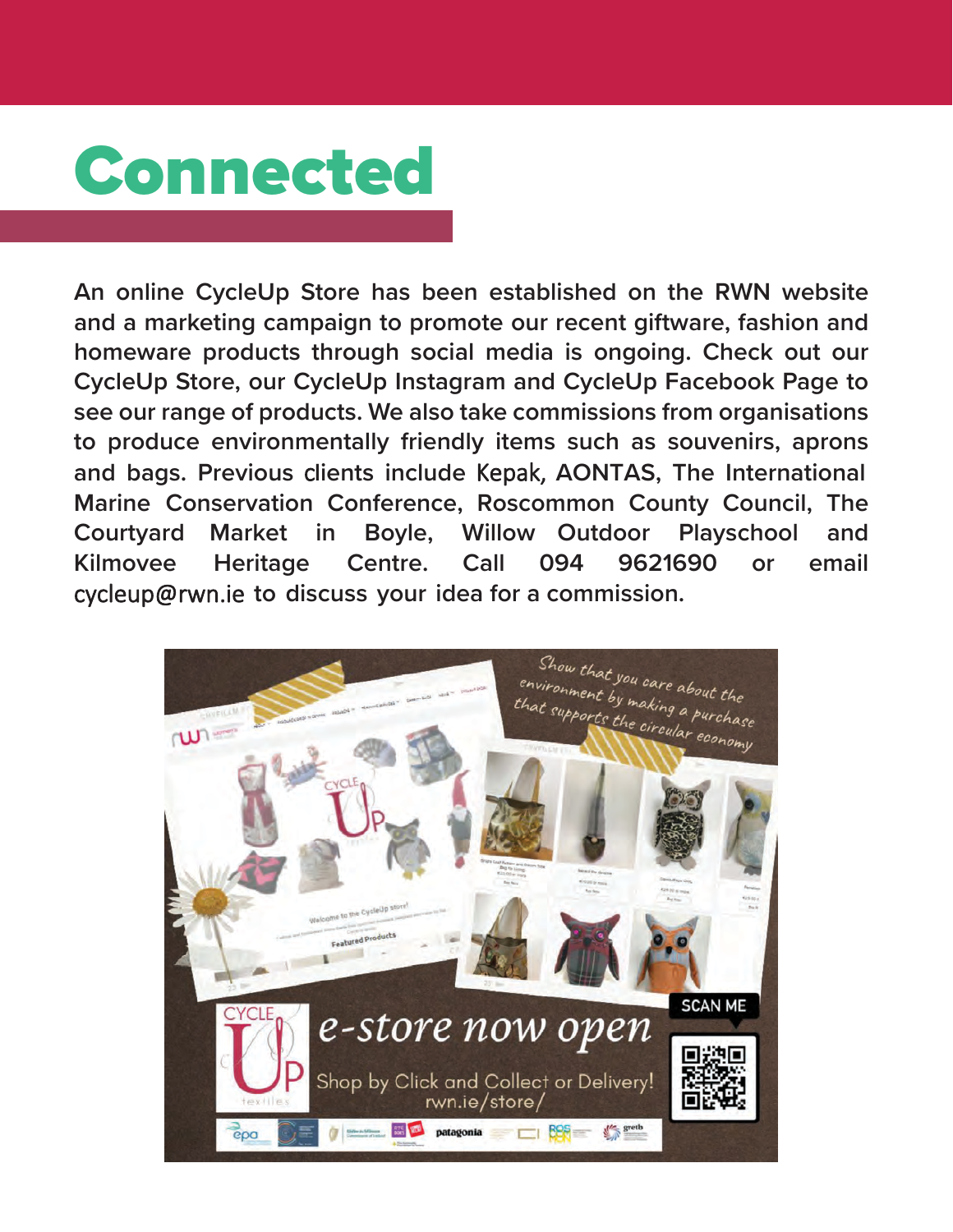

**CycleUp is ready and eager to expand. RWN hopes to inspire other community organisations and social enterprises to take up environmental and sewing education to provide opportunities for women in other communities.** 



**CycleUp is a story of** transformation, **collaboration and friendship. The Rediscovery Centre in Ballymun, a hub for the circular economy in Ireland, remains a source of inspiration and guidance. RWN witnessed the power of upcycling, the creative energies of its membership and tapped into new supports around Ireland and further afield.**

**The Irish Government,** the Environmental Protection Agency, **Roscommon County Council, the Galway and Roscommon ETB, fellow NGOs, Patagonia and local businesses have provided immeasurable support to CycleUp.**